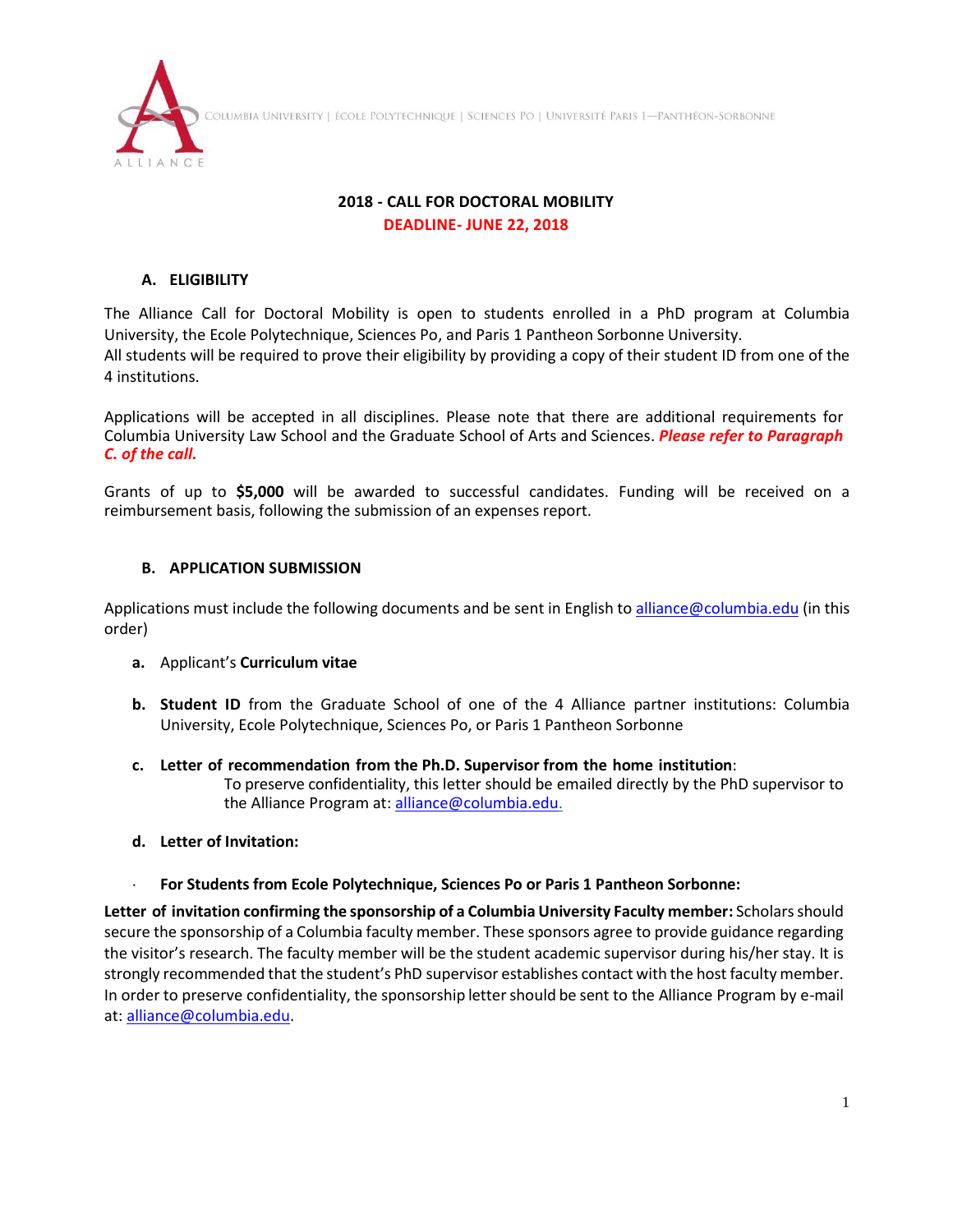COLUMBIA UNIVERSITY | ÉCOLE POLYTECHNIQUE | SCIENCES PO | UNIVERSITÉ PARIS 1—PANTHÉON-SORBONNE



### **For Students from Columbia University**

## **Letter of invitation from an Ecole Polytechnique, Sciences Po, or Paris 1 Panthéon Sorbonne Faculty member:**

The professor will be the academic supervisor during the research stay.

For confidentiality matters, this letter should be sent to the Alliance Program by e-mail [alliance@columbia.edu.](mailto:alliance@columbia.edu)

It is strongly recommended that the Ph.D. supervisor establishes the contact with the host faculty member.

*For Columbia Law School and the Graduate School of Arts and Sciences, students must submit a copy of the Visiting Scholars application. Please refer to paragraph C.*

#### **e. Research project description:**

The research project description should indicate how the visit will contribute to the applicant's field of research, and how the stay at the partner institution will help the progress of his/her dissertation. Any additional information on the student's specific interest in a visit at the partner institution (undertaking field work, courses or writing an article, etc.) may be included.

The research project description should not exceed three pages (single-spaced, size 12).

#### **f. Dates of the stay**

## **g. A photo ID and short biography:**

If the scholar is selected the photo ID and the biography will be published on the Alliance website and Newsletter under PhD Mobility recipients.

A description of the Alliance Doctoral Mobility program is available on the Alliance website for download. Applicants' supervisors/advisors should forward this document when contacting potential faculty sponsors at the partner institution.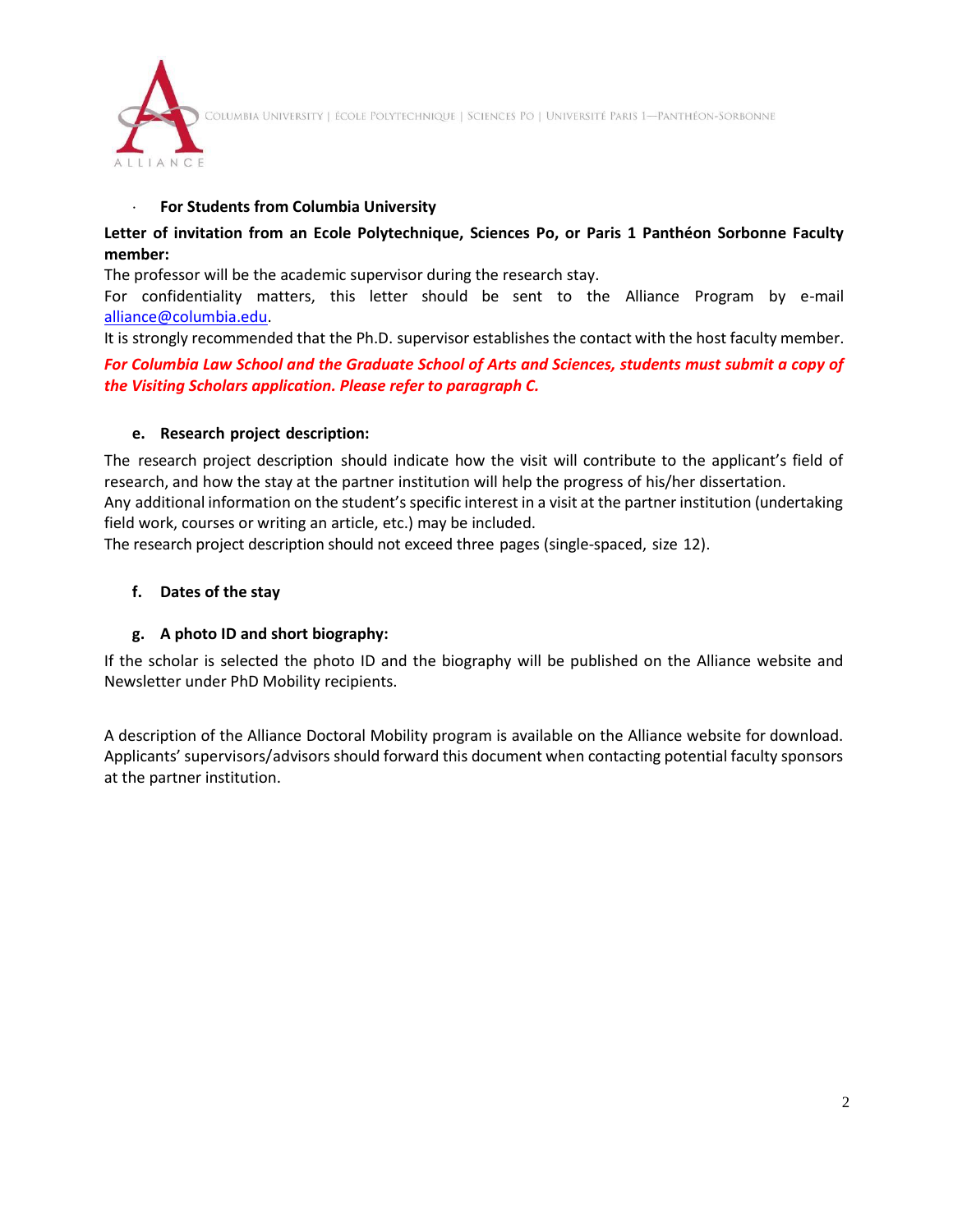

COLUMBIA UNIVERSITY | ÉCOLE POLYTECHNIQUE | SCIENCES PO | UNIVERSITÉ PARIS 1-PANTHÉON-SORBONNE

# **C. ADDITIONAL REQUIREMENTS FOR COLUMBIA LAW SCHOOL (CLS) AND THE GRADUATE SCHOOL OF ARTS AND SCIENCES (GSAS)**

**a.** Columbia Law School (CLS)

In addition to required application documents by Alliance, all prospective Visiting Scholars must submit an application form and the supporting materials following instructions on the link below: <http://web.law.columbia.edu/international-programs/visiting-scholars-program>

 We encourage PhD Mobility program applicants to conform to the deadlines listed on the Columbia Law School website listed below:

Fall intake - Candidates who propose to join the program in the Fall term should submit their applications no later than April 1st.

Spring intake – Candidates who propose to join the program during the Spring term should submit their applications no later than September  $1<sup>st</sup>$  of the previous year.

Summer intake – Candidates who propose to join the program during the Summer break should submit their applications no later than March 1st.

**Program Fees Waived: only when a CLS faculty member--through the CLS internal process- formally confirms that he/she will sponsor a PhD Mobility candidate and a fee waiver**.

**b.** Graduate School of Arts and Sciences (GSAS):

In addition to required application documents by Alliance, all prospective students applying to come as Visiting Scholars to the Columbia University Graduate School of Arts and Sciences must submit an application to Columbia University GSAS.

Please follow the instructions for incoming International Exchange Scholars on the following link: [https://gsas.columbia.edu/degree-programs/admissions/non-degree-special-students-and-visiting-phd](https://gsas.columbia.edu/degree-programs/admissions/non-degree-special-students-and-visiting-phd-scholars)[scholars](https://gsas.columbia.edu/degree-programs/admissions/non-degree-special-students-and-visiting-phd-scholars)

**Acceptance by GSAS as Visiting Scholars does not automatically entitle to an Alliance Grant**.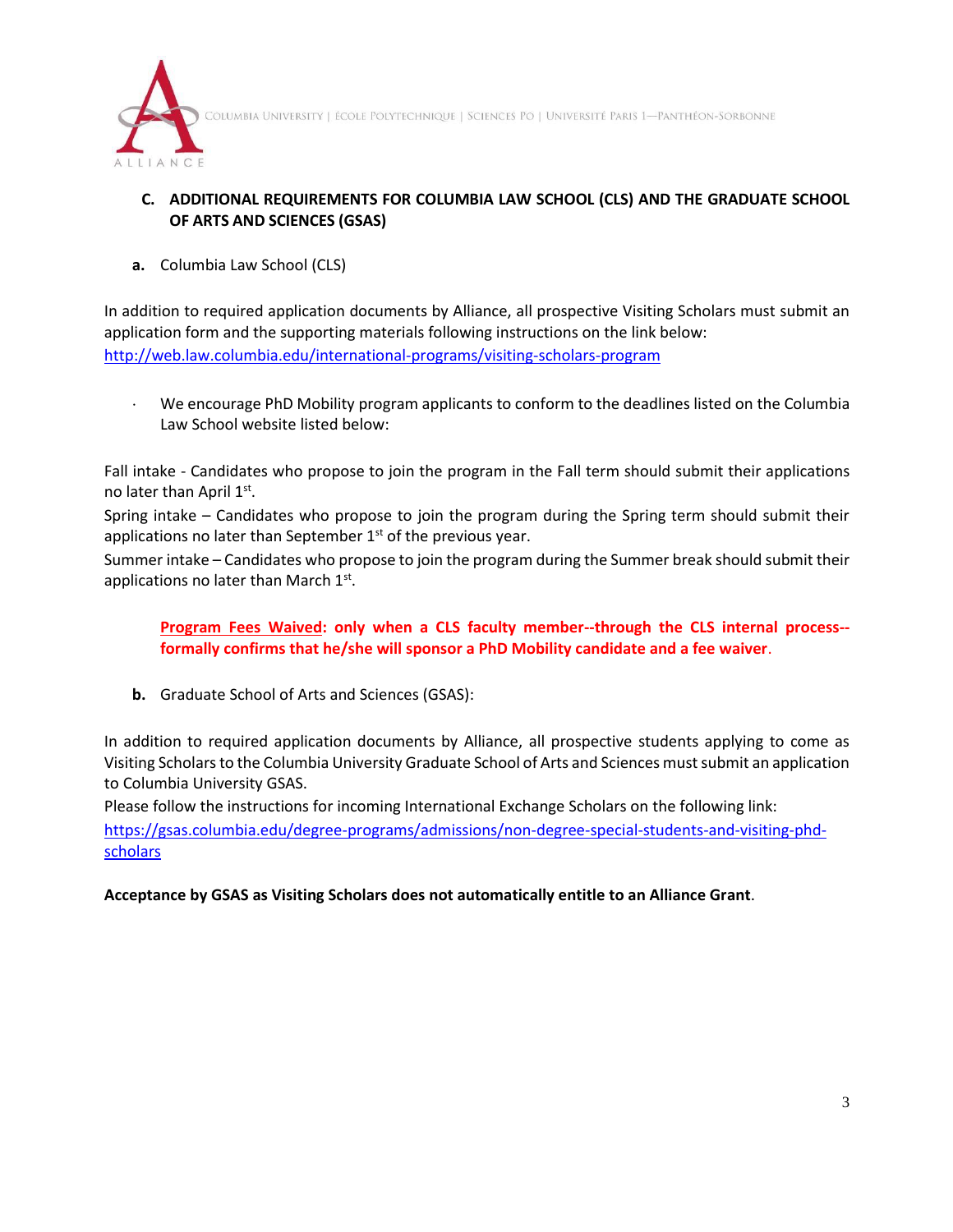

.<br>Columbia University | école Polytechnique | Sciences Po | Université Paris 1—Panthéon-Sorbonne

## **D. REVIEW PROCESS**

A reviewing team of faculty members will help select awardees.

The review process will take into account the overall academic quality of the proposal, the level of support from the two faculty members, the significance of the project to the field, the feasibility of the project and the contribution of the stay at the partner institution to the progress of the dissertation.

#### **E. REQUIREMENTS OF GRANT RECIPIENTS**

*Project timeline*: The first project-related expenses should be incurred within one year of the date of award. All expenses and activities should be incurred within one year from the date of the first expenses.

*Communication:* Awardees are responsible for informing, no fewer than 12 weeks in advance, their two faculty supervisors of the proposed dates of their stay, as well as confirming the date of their proposed arrival with the Director of Finance and Administration of the Host/Sponsor Department.

Awardees are responsible for contacting their Host/Sponsor Department to obtain the correct visa documentation (i.e., all Visiting Scholars entering the United States from a Paris institution must obtain J-1 status before arrival).

*Report:* Awardees are required to submit to the Alliance Program a final Academic Report on the research conducted at the host university, signed by the host institution supervisor, within one month of the end of their mobility period. This report (of no more than 750 words) will relate the benefits of the stay from an academic, personal, and professional point of view. **The submission of the mentioned report is a requirement for the payment of the grant.**

*Payment of the grant.* The grant will be attributed via expenses reimbursement upon completion of the research and conditional to the submission of the mentioned report. All expenses associated with the research project should be listed in a signed Expenses Report, which will be sent to the Alliance office within 120 days from the end of the research visit. Original supporting documents, including flight information, hotel bills, and receipts should be attached to this report, with appropriate proof of payment. In compliance with Columbia accounting practices, personal letters will not be accepted as proof of payment. Students should collect all receipts relevant to the Alliance grant from the outset.

*All Alliance Doctoral Mobility Grant recipients entering the United States from a Paris institution must obtain J-1 status before arrival*).